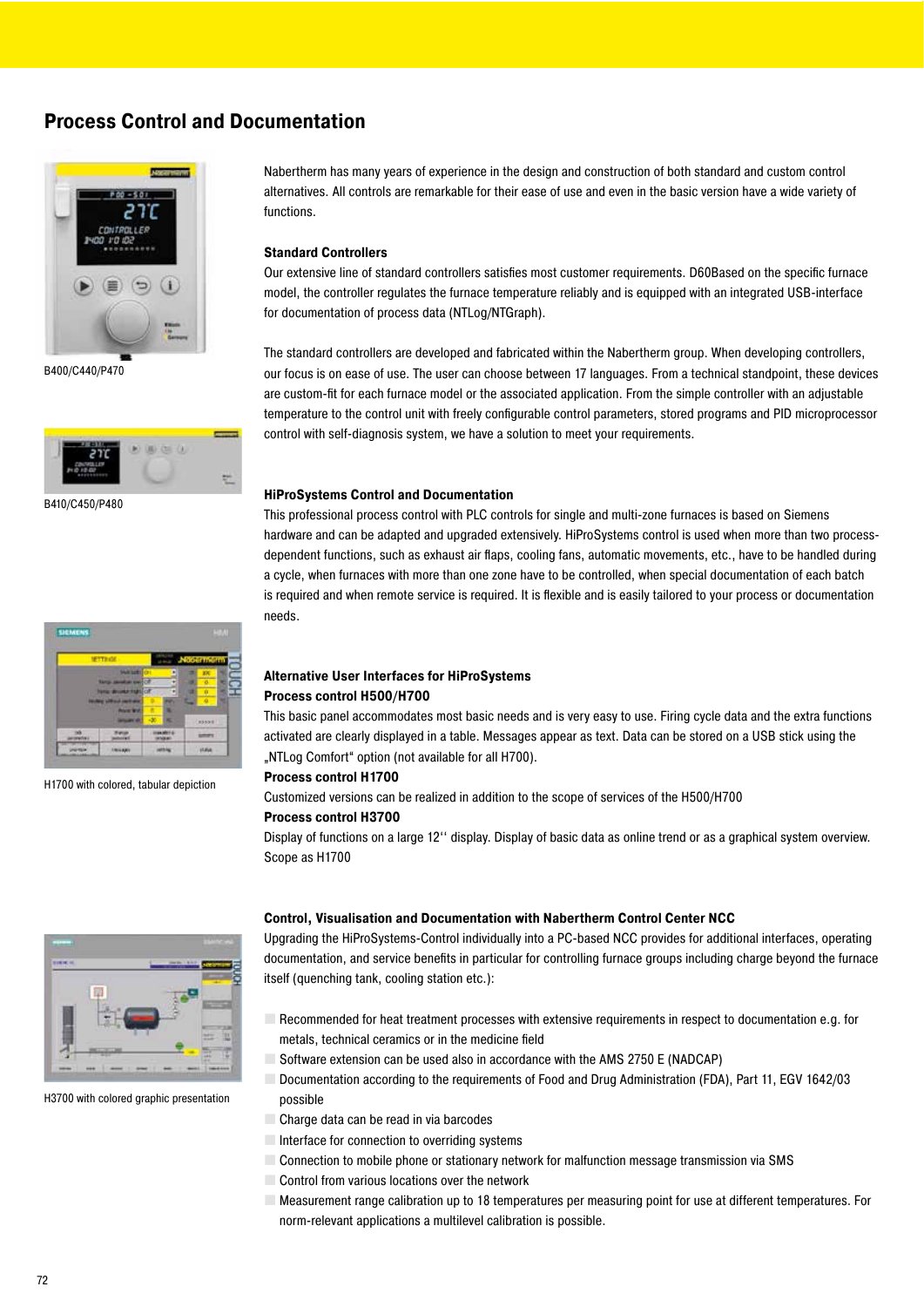| <b>Assignment of</b><br><b>Standard Control-</b><br>lers to Furnace<br><b>Families</b> | L1/12          | $\overline{a}$<br>F<br>$\mathbf{I}$<br>$\infty$<br>┙ | 14/11<br>٣<br>LE 1/11 | 9/11/SKM<br>┙ | LV, LVT   | $0811$ .<br>┙ | U(T) 9/0.5W | <b>SP</b><br>z | 87/H<br>z<br>$N7/H -$ | 120/14<br>Е<br>LH 15/12 | LHTC(T)   | $\widehat{e}$<br>宝 | ≞<br>$-L$ HT 16/17<br><b>THI 01/17 LB</b> | ≲<br>+ LHT 04/17<br>S₩<br>LHT 04/16 | HT, HFL     | 450/16<br>Ë<br>$\mathbf{L}$<br>16/16<br>ЕČ | $\mathrel{\mathop{\mathsf{E}}\nolimits}$ | $\overline{3}$<br>$\mathop{\mathsf{E}}$ | KTR     | NA 15/65  | 500/85 HA<br>$\frac{1}{\sqrt{2}}$<br>NA30/45 | NA-I, NA-SI | <b>BO</b><br>N(B) | æ         | $\simeq$        | $\overline{R}$ | <b>BHIC</b> | RHTH/RHTV | <b>RSH/RSV</b> | RSRC<br>RSRB, | $\!\times\!$ | δ,        | 57          | GR      | 1000/11<br>$-MRA$<br>17/06<br>NRA | agi<br>NR, NRA | ェ<br>NRA<br>$\frac{\text{B}}{\text{B}}$ NR, NR, $\frac{\text{N}}{\text{B}}$ |         |
|----------------------------------------------------------------------------------------|----------------|------------------------------------------------------|-----------------------|---------------|-----------|---------------|-------------|----------------|-----------------------|-------------------------|-----------|--------------------|-------------------------------------------|-------------------------------------|-------------|--------------------------------------------|------------------------------------------|-----------------------------------------|---------|-----------|----------------------------------------------|-------------|-------------------|-----------|-----------------|----------------|-------------|-----------|----------------|---------------|--------------|-----------|-------------|---------|-----------------------------------|----------------|-----------------------------------------------------------------------------|---------|
| Catalog page                                                                           | $\overline{4}$ | 4,7,8                                                | $6\phantom{1}$        | 9             | 10        | 12            | 13          | 15             | $\overline{16}$       | 19                      | 20        | 21                 | $\overline{22}$                           | 23                                  | 24,27       | $\overline{26}$                            | 28                                       | 28                                      | 30      | 34        | $\overline{34}$                              | 35          | $\overline{36}$   | 38        | $\overline{39}$ | 40             | 41          | 42        | 44             | 46            | 56           | 56        | 57          | 57      | 58                                | 60             |                                                                             |         |
| Controller                                                                             |                |                                                      |                       |               |           |               |             |                |                       |                         |           |                    |                                           |                                     |             |                                            |                                          |                                         |         |           |                                              |             |                   |           |                 |                |             |           |                |               |              |           |             |         |                                   |                |                                                                             |         |
| R <sub>7</sub>                                                                         | $\bullet$      |                                                      |                       |               |           |               |             |                |                       |                         |           |                    |                                           |                                     |             |                                            |                                          |                                         |         |           |                                              |             |                   | $\bullet$ |                 |                |             |           |                |               |              |           |             |         |                                   |                |                                                                             |         |
| C6/3208                                                                                |                |                                                      |                       |               |           |               |             |                |                       |                         |           |                    |                                           |                                     |             |                                            |                                          |                                         | O       |           | O                                            |             |                   |           |                 |                |             |           |                |               | $\circ$      |           |             |         |                                   |                |                                                                             |         |
| 3216                                                                                   | $\circ$        |                                                      |                       |               |           |               |             |                |                       |                         |           |                    |                                           |                                     |             |                                            |                                          |                                         |         |           |                                              |             |                   | $\circ$   |                 |                |             |           |                |               |              |           |             |         |                                   |                |                                                                             |         |
| 3504                                                                                   |                |                                                      |                       |               |           |               |             | $\circ$        |                       |                         |           |                    |                                           |                                     |             |                                            | O                                        |                                         | O       |           | O                                            |             |                   |           | $\circ$         |                | O           | $\circ$   |                | O             |              |           |             |         | ∩                                 |                |                                                                             |         |
| 3508                                                                                   |                |                                                      |                       |               |           |               |             |                |                       |                         |           |                    |                                           |                                     |             |                                            |                                          |                                         |         |           |                                              |             |                   |           |                 |                |             |           |                |               |              | $\bullet$ |             |         |                                   |                |                                                                             |         |
| <b>B400</b>                                                                            |                |                                                      |                       |               |           |               |             |                | $\bullet$             |                         |           |                    |                                           |                                     |             |                                            |                                          |                                         |         |           |                                              |             |                   |           |                 |                |             |           |                |               |              |           |             |         |                                   |                |                                                                             |         |
| B410                                                                                   |                | $\bullet$                                            |                       | $\bullet$     | $\bullet$ |               | $\bullet$   |                |                       |                         | $\bullet$ |                    |                                           |                                     |             |                                            | O                                        |                                         |         | $\bullet$ |                                              |             |                   |           |                 |                | $\bullet$   |           | $\bullet$      |               |              |           |             |         |                                   |                |                                                                             |         |
| C440                                                                                   |                |                                                      |                       |               |           |               |             |                | O                     | O                       |           |                    |                                           |                                     |             |                                            |                                          |                                         | O       |           | O                                            | $\circ$     |                   |           |                 |                |             |           |                | O             |              |           |             |         |                                   |                |                                                                             |         |
| C450                                                                                   |                | $\circ$                                              |                       | $\circ$       | $\circ$   | $\bullet$     | O           |                |                       |                         | $\circ$   |                    |                                           |                                     |             |                                            | O                                        | $\bullet$                               |         | $\circ$   |                                              |             |                   |           | $\circ$         | $\circ$        | $\circ$     |           | $\circ$        |               |              |           |             |         |                                   |                |                                                                             |         |
| P470                                                                                   |                |                                                      |                       |               |           |               |             |                | O                     | O                       |           |                    |                                           |                                     | $^{\circ}$  | $\bullet^3$                                |                                          |                                         | O       |           | $\circ$                                      | $\circ$     |                   |           |                 |                |             | $\bullet$ |                | O             |              |           | $\bullet^3$ |         |                                   |                |                                                                             |         |
| P480                                                                                   |                | $\circ$                                              |                       | $\circ$       | O         | $\circ$       | O           |                |                       |                         | $\circ$   |                    |                                           |                                     |             |                                            | O                                        |                                         |         | $\circ$   |                                              |             |                   |           | O               | $\circ$        | $\circ$     |           | $\circ$        |               |              |           |             |         |                                   |                |                                                                             |         |
| <b>H500/PLC</b>                                                                        |                |                                                      |                       |               |           |               |             |                |                       | O                       |           |                    |                                           |                                     | $\bullet^3$ | $\bullet^3$                                |                                          |                                         |         |           | $\circ$                                      | $\circ$     |                   |           |                 |                |             | O         | $\circ$        | $\circ$       |              |           | $\circ$     |         |                                   |                |                                                                             |         |
| <b>H700/PLC</b>                                                                        |                |                                                      |                       |               |           |               |             |                |                       |                         |           |                    |                                           |                                     | $\circ$     |                                            |                                          |                                         |         |           |                                              |             |                   |           |                 |                |             | $\circ$   | $\circ$        | $\circ$       |              |           |             |         |                                   |                |                                                                             |         |
| H1700/PLC                                                                              |                |                                                      |                       |               |           |               |             |                |                       |                         |           |                    |                                           |                                     | O           | O                                          |                                          |                                         | O       |           | O                                            | O           |                   |           |                 |                |             |           |                |               |              |           |             |         |                                   |                |                                                                             |         |
| H3700/PLC                                                                              |                |                                                      |                       |               |           |               |             |                |                       |                         |           |                    |                                           |                                     | O           | $\circ$                                    |                                          |                                         | $\circ$ |           | $\circ$                                      | O           |                   |           |                 |                |             | $\circ$   | $\circ$        | $\circ$       |              |           |             | $\circ$ | $\circ$                           |                | $\bullet$                                                                   | O       |
| <b>NCC</b>                                                                             |                |                                                      |                       |               |           |               |             |                |                       | O                       |           |                    |                                           |                                     | O           | O                                          |                                          |                                         | $\circ$ |           | $\circ$                                      | O           |                   |           |                 |                |             | $\circ$   | $\circ$        | O             |              |           |             |         | $\circ$                           | $\circ$        | O                                                                           | $\circ$ |

| <b>Functionality of the Standard Controllers</b>                                        | R7 | C <sub>6</sub> |           |         | B410 | C450 P480      |         |           |                |                | 3216   3208   B400/ C440/   P470/   3504   H500   H700   H1700   H3700   NCC |         |          |
|-----------------------------------------------------------------------------------------|----|----------------|-----------|---------|------|----------------|---------|-----------|----------------|----------------|------------------------------------------------------------------------------|---------|----------|
| Number of programs                                                                      |    |                |           |         | 5    | 10             | 50      | 25        | 20             | $1/10^{3}$     | 10                                                                           | 10      | 50       |
| Segments                                                                                |    | $\overline{2}$ | 8         |         | 4    | 20             | 40      | 5003      | 20             | 20             | 20                                                                           | 20      | 20       |
| Extra functions (e.g. fan or autom. flaps) maximum                                      |    |                |           |         | 2    | $\overline{2}$ | $2 - 6$ | $2 - 8^3$ | 3 <sup>3</sup> | O <sup>3</sup> | $6/2^3$                                                                      | $8/2^3$ | $16/4^3$ |
| Maximum number of control zones                                                         |    |                | 1         |         |      |                | 3       | $2^{1,2}$ | $1 - 33$       | O <sup>3</sup> | 8                                                                            | 8       | 8        |
| Drive of manual zone regulation                                                         |    |                |           |         |      |                |         |           |                |                |                                                                              |         |          |
| Charge control/bath control                                                             |    |                |           |         |      |                |         | O         | $\circ$        | $\circ$        | $\circ$                                                                      | O       | $\circ$  |
| Auto tune                                                                               |    |                | $\bullet$ |         |      |                |         | $\bullet$ |                |                |                                                                              |         |          |
| Real-time clock                                                                         |    |                |           |         |      |                |         |           |                |                |                                                                              |         |          |
| Plain, blue-white LC-display                                                            |    |                |           |         |      |                |         |           |                |                |                                                                              |         |          |
| Graphic color display                                                                   |    |                |           |         |      |                |         |           | 4"             | 7"             | 7"                                                                           | 12"     | 19"      |
| Status messages in clear text                                                           |    |                |           |         |      |                |         |           |                |                |                                                                              |         |          |
| Data entry via touchpanel                                                               |    |                |           |         |      |                |         |           |                |                |                                                                              |         |          |
| Data input via jog dial and buttons                                                     |    |                |           |         |      |                |         |           |                |                |                                                                              |         |          |
| Entering program names (i.e. "Sintering")                                               |    |                |           |         |      |                |         |           |                |                |                                                                              |         |          |
| Keypad lock                                                                             |    |                |           |         |      |                |         |           |                |                |                                                                              |         |          |
| User administration                                                                     |    |                |           |         |      |                |         |           | O              | O              | O                                                                            | O       |          |
| Skip-button for segment jump                                                            |    |                |           |         |      |                |         |           |                |                |                                                                              |         |          |
| Program entry in steps of 1 °C or 1 min.                                                |    |                |           |         |      |                |         |           |                |                |                                                                              |         |          |
| Start time configurable (e.g. to use night power rates)                                 |    |                |           |         |      |                |         |           |                |                |                                                                              |         |          |
| Switch-over °C/°F                                                                       | Ο  |                | $\circ$   | O       |      |                |         | O         |                |                |                                                                              |         |          |
| kWh meter                                                                               |    |                |           |         |      |                |         |           |                |                |                                                                              |         |          |
| Operating hour counter                                                                  |    |                |           |         |      |                |         |           |                |                |                                                                              |         |          |
| Set point output                                                                        |    |                |           | $\circ$ |      |                |         | $\circ$   |                | $\circ$        | $\circ$                                                                      | O       | $\circ$  |
| NTLog Comfort for HiProSystems: recording of process data on an external storage medium |    |                |           |         |      |                |         |           | $\circ$        | O              | $\circ$                                                                      | O       |          |
| NTLog Basic for Nabertherm controller: recording of process data with USB-flash drive   |    |                |           |         |      |                |         |           |                |                |                                                                              |         |          |
| Interface for VCD software                                                              |    |                |           |         | O    | $\circ$        | $\circ$ |           |                |                |                                                                              |         |          |
| <b>Malfunction memory</b>                                                               |    |                |           |         |      |                |         |           |                |                |                                                                              |         |          |
| Number of selectable languages                                                          |    |                |           |         | 17   | 17             | 17      |           |                |                |                                                                              |         |          |
| <sup>1</sup> Not for melt bath control                                                  |    |                |           |         |      |                |         |           |                |                |                                                                              |         | Standard |
| <sup>2</sup> Control of additional separate slave regulators possible                   |    |                |           |         |      |                |         |           |                |                |                                                                              |         | O Option |
| <sup>3</sup> Depending on the design                                                    |    |                |           |         |      |                |         |           |                |                |                                                                              |         |          |

## **Mains Voltages for Nabertherm Furnaces**

1-phase: all furnaces are available for mains voltages from 110 V - 240 V at 50 or 60 Hz.

3-phase: all furnaces are available for mains voltages from 200 V - 240 V or 380 V - 480 V, at 50 or 60 Hz.

The connecting rates in the catalog refer to the standard furnace with 400 V (3/N/PE) respectively 230 V (1/N/PE).

73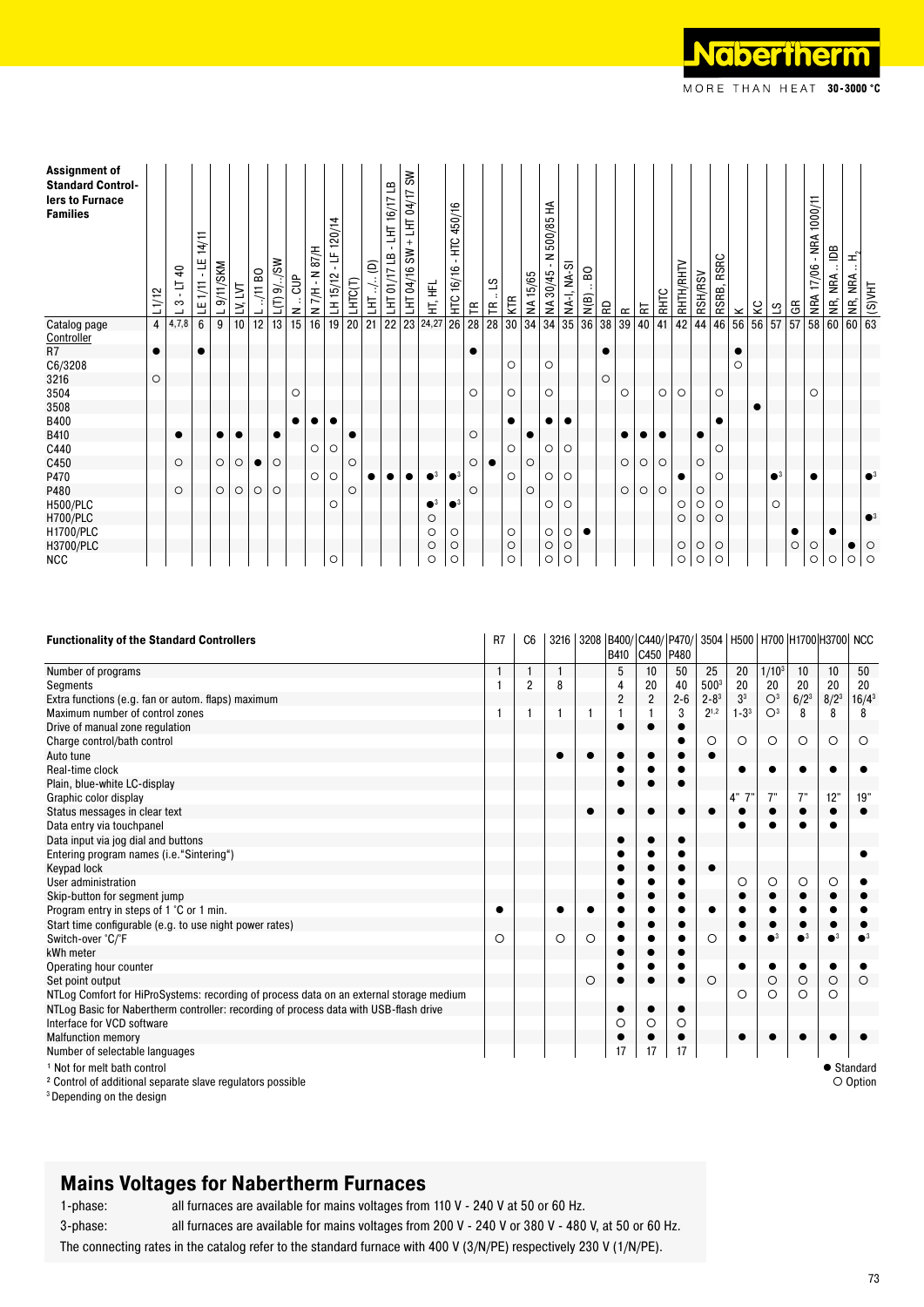

## Temperature recorder

| Storage medium                        | Flash drive USB |          |   |
|---------------------------------------|-----------------|----------|---|
| File type:                            | <b>CSV</b>      |          |   |
| Network path                          |                 |          |   |
| Furnace rumber                        | 1               |          | z |
| Redundant archiving                   |                 |          |   |
| Activate fault messages for archiving |                 | $\Omega$ |   |
| Activate service mode                 |                 | ō        |   |
| C C C                                 |                 |          |   |
| Recording                             | automatic       |          |   |
| Comment                               |                 |          |   |

|                          | automatic |
|--------------------------|-----------|
|                          | 60        |
| Interval [sec]<br>Status | ÷         |
|                          |           |
|                          |           |



NTLog Comfort for data recording of a Siemens PLC



NTGraph, a freeware for the easy-to-read analysis of recorded data using MS Excel

#### **Temperature Recorder**

Besides the documentation via the software which is connected to the controls, Nabertherm offers different temperature recorders which can be used with respect to the application.

|                                                    | Model 6100e | Model 6100a | Model 6180a  |
|----------------------------------------------------|-------------|-------------|--------------|
| Data input using touch panel                       |             |             |              |
| Size of colour display in inch                     | 5.5         | 5.5         | 12.1         |
| Number of thermocouple inputs                      |             | 18          | 48           |
| Data read-out via USB-stick                        | X           | X           |              |
| Input of charge data                               |             | x           | $\mathbf{A}$ |
| Evaluation software included                       |             | X           |              |
| Applicable for TUS-measurements acc. to AMS 2750 E |             |             |              |

#### **Data storing of Nabertherm controllers with NTLog Basic**

NTLog Basic allows for recording of process data of the connected Nabertherm Controller (B400, B410, C440, C450, P470, P480) on a USB stick.

The process documentation with NTLog Basic requires no additional thermocouples or sensors. Only data recorded which are available in the controller.

The data stored on the USB stick (up to 80,000 data records, format CSV) can afterwards be evaluated on the PC either via NTGraph or a spreadsheet software used by the customer (e.g. MS Excel).

For protection against accidental data manipulation the generated data records contain checksums.

#### **Data storing of HiProSystems with NTLog Comfort**

The extension module NTLog Comfort offers the same functionality of NTLog Basic module. Process data from a HiProSytems control are read out and stored in real time on a USB stick (not available for all H700 systems). The extension module NTLog Comfort can also be connected using an Ethernet connection to a computer in the same local network so that data can be written directly onto this computer.

#### **Visualization with NTGraph for Single-Furnace Control**

The process data from NTLog can be visualized either using the customer's own spreadsheet program (e.g. MS-Excel) or NTGraph (Freeware). With NTGraph Nabertherm provides for an additional user-friendly tool free of charge for the visualization of the data generated by NTLog. Prerequisite for its use is the installation of the program MS-Excel for Windows (version 2003/2010/2013). After data import presentation as diagram, table or report can be chosen. The design (color, scaling, reference labels) can be adapted by using prepared sets. NTGraph is available in seven languages (DE/EN/FR/SP/IT/CH/RU). In addition, selected texts can be generated in other languages.

#### **Software NTEdit for Entering Programs on the PC**

By using the software NTEdit (Freeware) the input of the programs becomes clearer and thus easier. The program can be enttered on customers PC and then be imported into the controller with a USB stick. The display of the set curve is tabular or graphical. The program import in NTEdit is also possible. With NTEdit Nabertherm provides a user-friendly free tool. A prerequisite for the use is the client installation of MS-Excel for Windows (2007/2010/2013). NTEdit is available in eight languages (DE/EN/FR/SP/IT/CH/RU/PT).